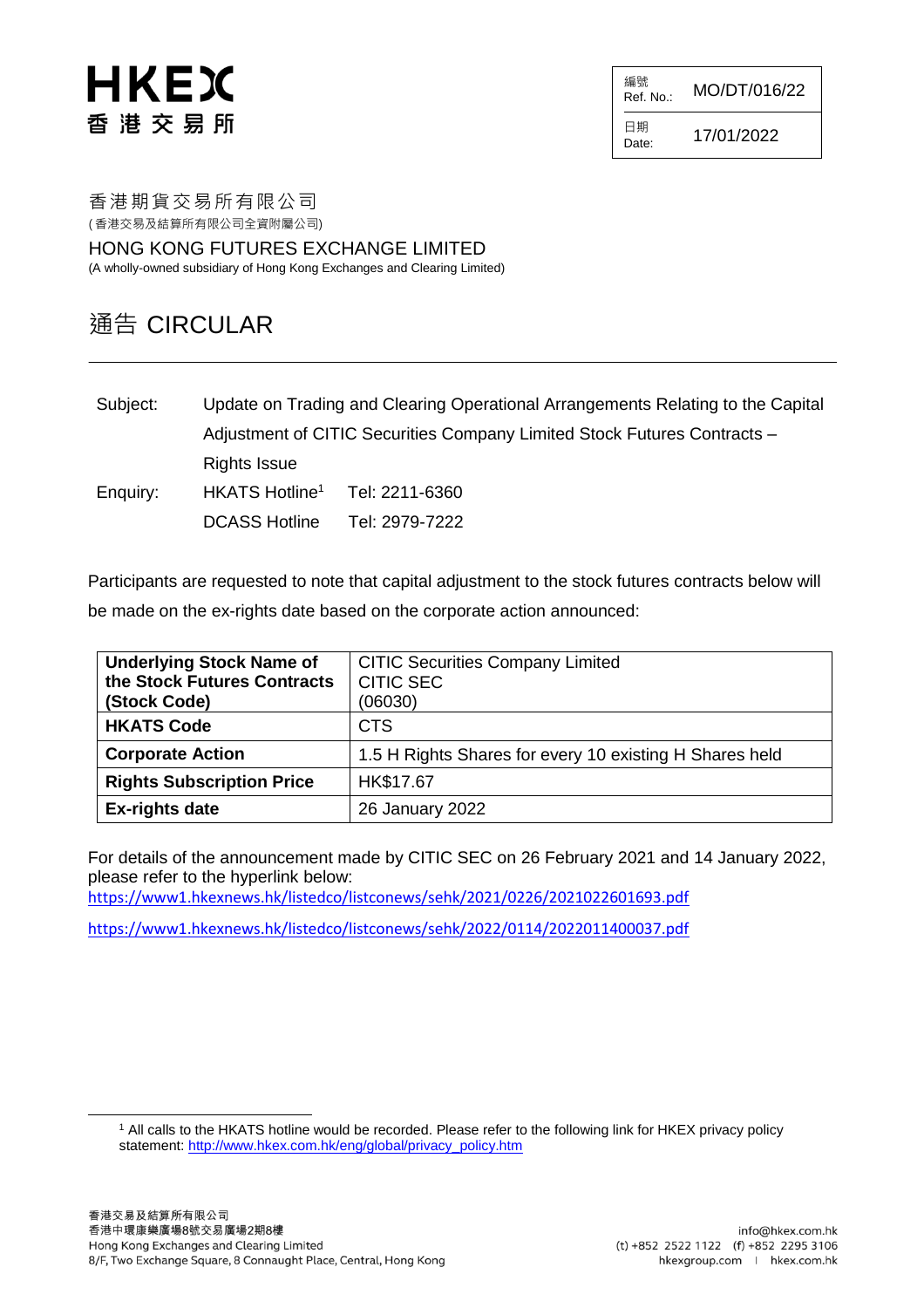## **HKEX** 香港交易所

#### *Trading Arrangements*

The trading arrangements for the existing CITIC SEC stock futures under trading symbol CTS will be as follows:

1. Adjustment and Transfer of Outstanding Positions

Open positions of CITIC SEC stock futures series under trading symbol CTS which exist after market close on the business day immediately before the ex-rights date will be adjusted and transferred to stock futures series under trading symbol CTD.

2. Introduction of New Stock Futures Series for Trading

On the ex-rights date, new CITIC SEC stock futures series based on the standard contract multiplier will be introduced for trading under the standard trading symbol CTS.

Details of the adjustment procedures for CITIC SEC stock futures series under trading symbol CTS are as follows:

| <b>Adjustment Term</b>                              | <b>Formula</b>                                                                                     | <b>Remarks</b>                                                                                                        |
|-----------------------------------------------------|----------------------------------------------------------------------------------------------------|-----------------------------------------------------------------------------------------------------------------------|
| <b>Adjustment Ratio</b><br>(AR)                     | <u>10 existing Shares + (1.5 New Shares x \$17.67/ \$S^)</u><br>10 existing Shares +1.5 New Shares | Rounded to the<br>nearest 4 decimal<br>places.<br><b>Adjustment will</b><br>only be made if the<br>AR is smaller than |
| <b>Adjusted</b><br><b>Contracted Price</b><br>(ACP) | Contracted price of outstanding stock futures series<br>x AR                                       | Rounded to the<br>nearest 2 decimal<br>places                                                                         |
| <b>Adjusted Contract</b><br><b>Multiplier (ACM)</b> | Contracted price of outstanding stock futures series<br>$x$ (1,000 shares / ACP)                   | Rounded to the<br>nearest 4 decimal<br>places                                                                         |

Where \$17.67 is the Rights Subscription Price for the New Share and \$S^ is the underlying stock closing price on 25 January 2022 (the business day immediately before the ex-rights date).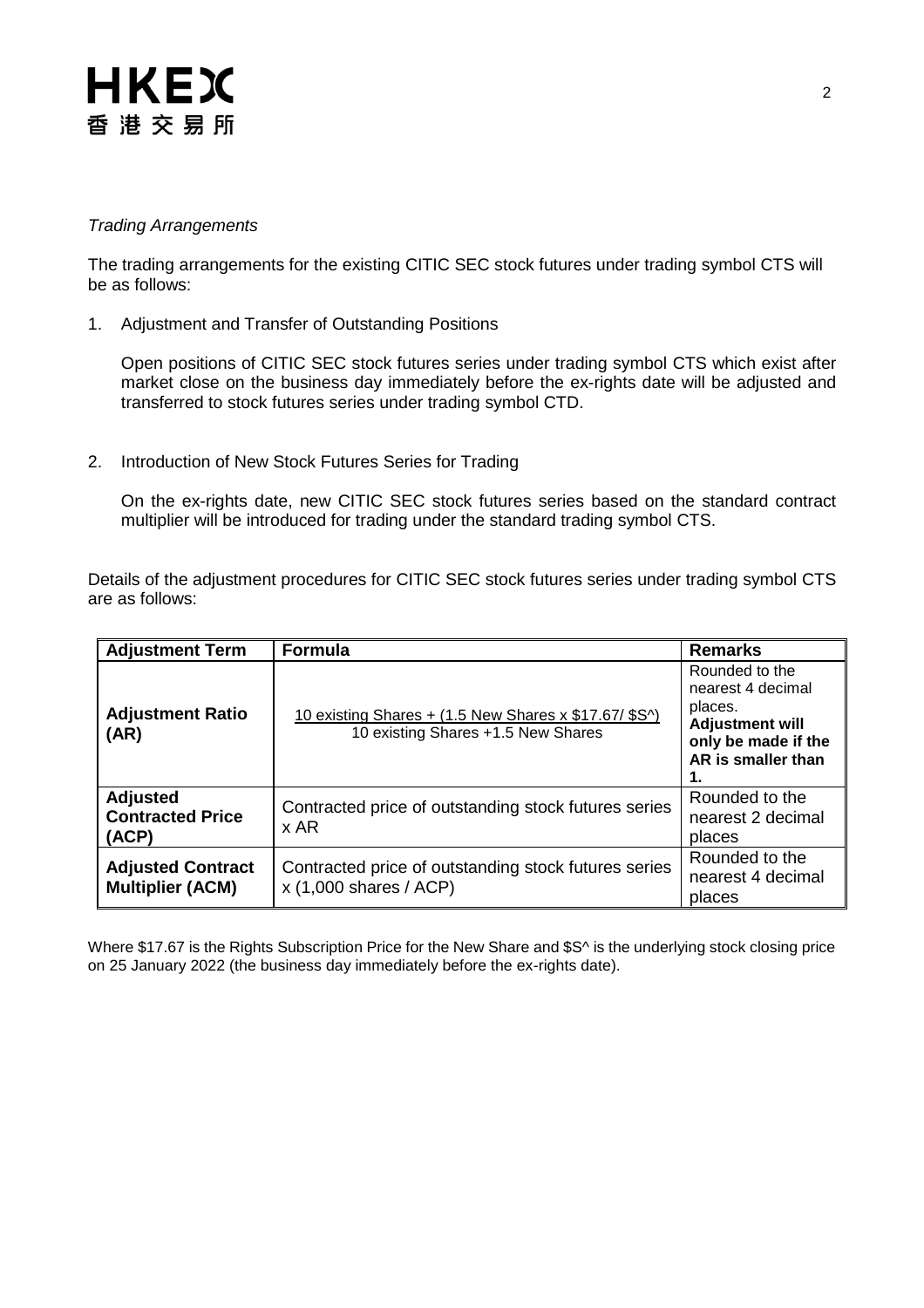| <b>Contract</b> | <b>Trading</b><br>Symbol | <b>Contract</b><br><b>Multiplier</b><br>(Shares) | <b>Availability For Trading</b>             | <b>Addition of New</b><br><b>Stock Futures</b><br>Series on and<br>after the ex-rights<br>date |
|-----------------|--------------------------|--------------------------------------------------|---------------------------------------------|------------------------------------------------------------------------------------------------|
| Adjusted        | <b>CTD</b>               | <b>ACM</b>                                       | From ex-rights date to<br>29 September 2022 | No                                                                                             |
| Standard        | CTS                      | 1,000                                            | From ex-rights date onwards                 | Yes                                                                                            |

For avoidance of doubts, the objective of this adjustment method is to adjust the stock futures contracts according to the theoretical value of the rights entitlement if there is a positive value before the ex-rights date. If there is no exercise value with the rights, i.e. the underlying price closes at or below the Rights Subscription Price of HK\$17.67 on 25 January 2022 (the business day immediately before the ex-rights date), in other words, AR is equal to or larger than 1, no capital adjustment will be made.

For stock futures of CITIC SEC under trading symbols CTS and CTD, the trading fee level shall be Tier 2.

The adjusted and standard stock futures series are distinct contracts and are represented by different trading symbols in HKATS/DCASS. Particulars of all existing and adjusted stock futures series will be shown in DCASS report TP011 after the DCASS batch processing on the business day immediately before the ex-rights date.

Capital adjustments, once being made, are conclusive and binding on all relevant stock futures contracts. The capital adjustments made will not be reversed even if the proposed corporate action is subsequently disapproved by relevant authorities, including but not limited to regulatory authorities and the court.

Participants should pay particular attention that the settlement amount of adjusted and standard stock futures series on the expiry day will be calculated using their respective contract multipliers. There will not be any changes to the number of open positions and other contract terms after the transfer of positions.

#### *Clearing and Settlement Arrangements*

Position offset between the standard CTS and the adjusted CTD stock futures series is not allowed.

#### *Inform Your Staff and Clients*

Participants should notify all clients holding positions in the captioned stock futures contracts the details of trading and clearing operational arrangements and the associated risk. Please ensure that your back office systems are ready for a smooth operation in handling this capital adjustment. In addition, all your staff should be fully aware of the trading and clearing arrangements, and should exercise caution when dealing with the standard and adjusted stock futures contracts and when advising your clients.